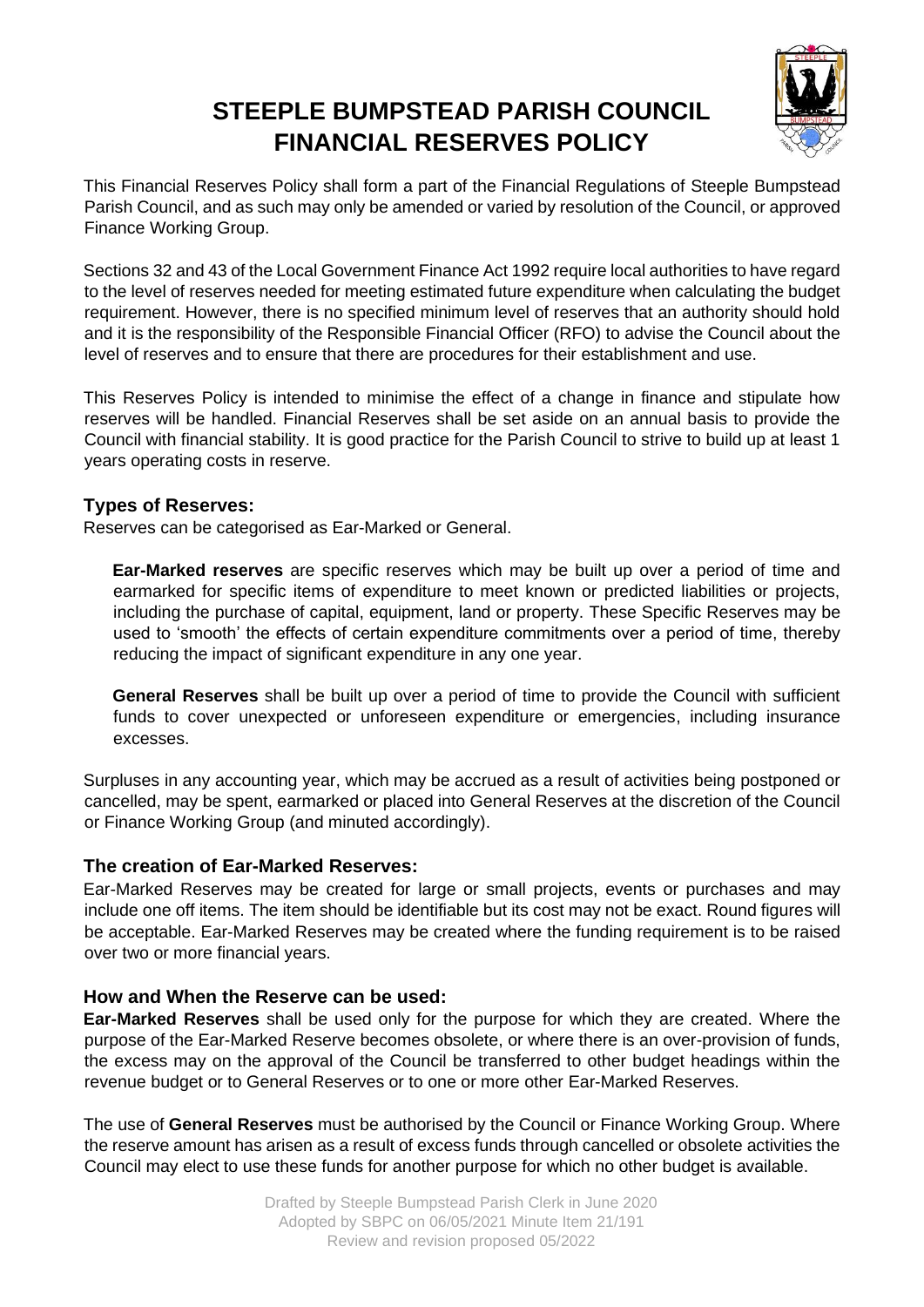

Ear-Marked and General Reserves are not available for general revenue purposes.

## **Procedures for the management and control of Reserves:**

Movements in Earmarked Reserves and General Reserves shall be reported to the Council on a monthly basis as appropriate as part of the normal accounting reports (Finance / Clerks Report), and on an annual basis as part of the annual accounting (Budget) report. The use of any Reserves shall be approved by the Council or Finance Working Group, having referred to this policy and Steeple Bumpstead Parish Council's Financial Regulations. These figures will be held within the Council's Accounts records.

## **Review of level of Reserves:**

**General Reserves;** The level of General Reserves is a matter of judgement and so this policy does not attempt to prescribe a blanket level. The primary means of building general reserves will be through an allocation from the annual budget, any interest accrued and any surpluses at year end. This will be in addition to any amounts needed to replenish reserves that have been consumed in the previous year.

General reserves shall be reviewed on an annual basis during the annual budgetary review and at any other point when agreed by the Finance Working Group. The minimum level of General Reserves shall be recommended to the Council by the RFO. This will form part of the recommendations for the Annual Budget and Precept Request to the Council.

**Ear-marked Reserves** shall be reviewed on an individual basis, at least annually. Recommendations on creation, amendment, cessation or continuance of Ear-marked Reserves will be given by the RFO to the Council or Finance Working Group by way of a report forming part of the recommendations for the Annual Budget and Precept Request. Approval for the creation, amendment, cessation or continuance of Earmarked Reserves will be given by the Council and minuted accordingly.

# **Principles to Assess the Adequacy of Reserves:**

Setting the level of General Reserves is one of several related decisions in the formulation of the medium-term financial strategy and the annual budget. The Council must build and maintain sufficient working balances to cover the key risks it faces, as expressed in its financial risk assessment.

If General Reserves were exhausted due to major unforeseen spending pressures within a particular financial year, the Council would be able to draw down from its earmarked reserves to provide short term resources. Even at times when extreme pressure is put on the Council's finances the Council must keep a minimum balance sufficient to pay one month's salaries to staff in General Reserves at all times.

In order to assess the adequacy of unallocated General Reserves when setting the budget, the RFO shall take account of the strategic, operational and financial risks facing the Parish Council. The financial risks should be assessed in the context of the Parish Council's overall approach to risk management, with specific reference to the Council's Risk Register.

# **Current level of financial reserves**

The level of financial reserves held by the council will be agreed annually by the Parish Council during the discussions held regarding the setting of the budget for the following financial year.